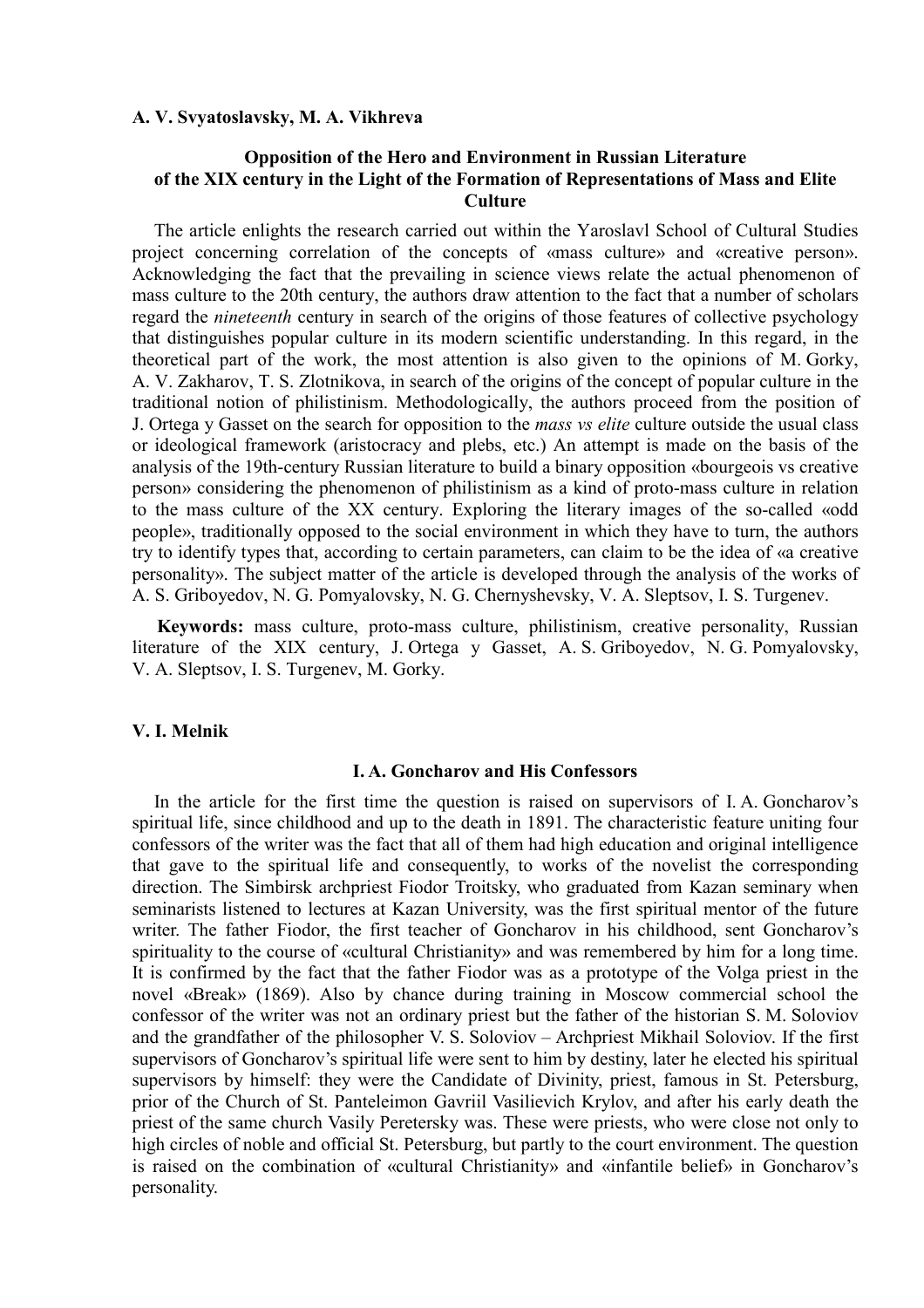**Keywords:** Goncharov, priests F. Troitsky, M. Soloviov, G. Krylov, V. Peretersky, «cultural Christianity», «infantile belief».

# **A. P. Dmitriev**

#### **I. S. Turgenev and N. P. Gilyarov-Platonov: about History of Mutual Relations**

The article for the first time introduces into the scientific circulation and summarizes the already existing information about the relationship of I. S. Turgenev and N. P. Gilyarov-Platonov – philosopher, literary critic, journalist of the Slavophil direction. Particular attention is paid to the periods of the turn of the 1850-1860s, when N. P. Gilyarov-Platonov was a censor of the writer's works, as well as the end of the 1870s – the beginning of the 1880s, when in his editions (the newspaper «Sovremennye Izvestiya» and the magazine «Raduga») he published a series of articles on I. S. Turgenev's fiction and social significance. The novelty of the research lies in the fact that for the first time the literary criticism of I. S. Turgenev's works is analyzed by a journalist of the Slavophil direction, whose position differs from the basic views of his likeminded Slavophiles. The relevance of the work is due to the fact that the analysis of materials extracted from rare newspapers and archives made it possible to correct the ideas that have been established in science about the irresistible ideological confrontation between the representatives of the conservative and Slavophil thought and the great writer during the post-reform period. Here is established authorship of N. P. Gilyarov-Platonov and his co-editor F. A. Gilyarov for a number of literary and critical materials of the newspaper «Sovremennye Izvestiya», published anonymously or under cryptonyms. N. P. Gilyarov-Platonov's analytical inferences and aphoristic formulations in his leading articles and public speeches about I. S. Turgenev are investigated, their difference from the critical assessments of his contemporaries is revealed. It is proved that N. P. Gilyarov-Platonov's reception of I. S. Turgenev's creative path and social significance makes important corrections in the understanding of the overall picture of the mastery of the writer's work by literary criticism and can stimulate modern research thought.

**Keywords:** the relationship of I. S. Turgenev and N. P. Gilyarov-Platonov, Slavophile criticism, history of journalism, textual commentary, epistolary genre.

## **Ya. O. Glembotskaya**

# *New, Special and Former* **in Plays «The Lower Depth» by M. Gorky and «Untilovsk» by L. Leonov**

The article is devoted to the analysis of the personages system in two plays of Soviet playwrights, Maxim Gorky and Leonid Leonov. Gorky's «In the Lower Depths» is a world famous masterpiece, while «Untilovsk» by Leonov has been forgotten for decades after being stigmatized by the Soviet censorship as «ultra-reactionary». Both Gorky and Leonov make a group portrait of Russian Society depicting different social backgrounds of the personages. Despite the difference in social experience and tracks every hero in the both plays is lost, marginalized and homeless. But the personal situation of everyone can be the token of the systematic social and political crisis. In its social and economic policy the Soviets would reconstruct the feudal principals of using people: «kolkhoz» being as a matter of fact the version of serfdom. Chernyshevsky in his socialist utopia «What is to be done» proposed names for the agents of the future: new people and special people. In Leonov's play we see that there are none of them in late 1920s – all of them have become 'former» people, the stigmatizing category invented for those whose parents were not workers or peasants. Bureaucracy and corruption in Russia as toxic social institutes are still the main obstacles for dynamic economical growth, so Leonov's Untilovsk and Gorky's «lower depth» remain up-to-date in nowadays Russia.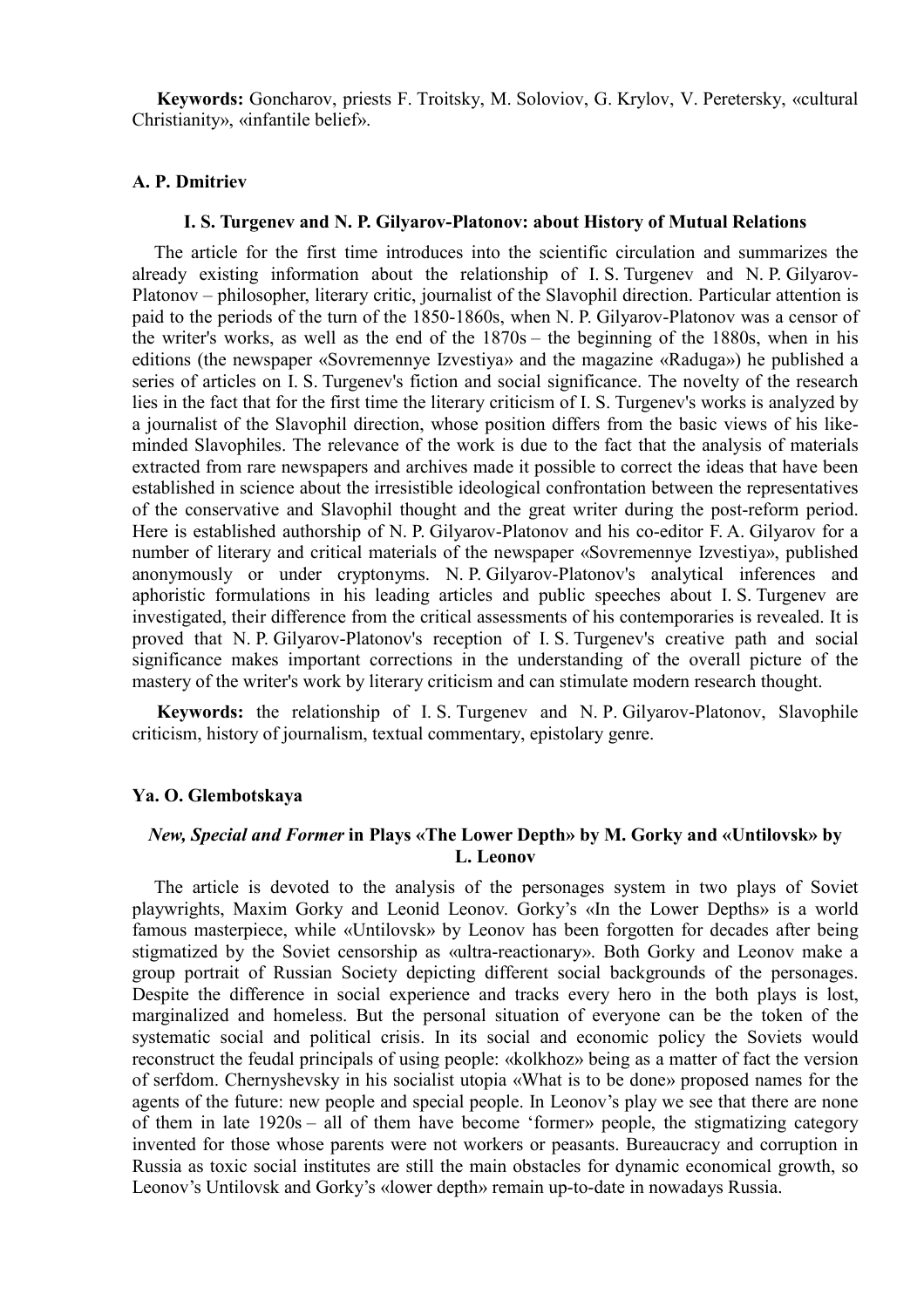**Keywords:** Gorky, Leonov, «The Lower Depth», «Untilovsk», «new», «special», «former» people, comparative analysis.

# **N. N. Ivanov**

#### **Transformation of the Virgin Myth in M. Gorky's Prose**

The aim of the work is to study the ways of transformation of the so-called virgin myth in the works of M. Gorky. At the same time, the tasks of considering the Theotokos myth both in the context of mariology and establishing the functional aspects of the myth in the attitude, aesthetics, principles of narration and artistic expressiveness of Gorky's prose were solved.

The most significant results were the following ones. The reception of the God-born myth by Gorky in the context of the development of Russian neorealism of the early XX century, its artistic-ontological and aesthetic characteristics is considered. The diverse embodiment of the myth in the form of motifs and archetypes in Gorky's work is revealed. Preference is given to the Orthodox version of the Theotokos myth, but also is taken into account its Christian interpretations, conceptual and terminological ambiguity. The complex of ideas about the Virgin Mary creatively perceived by the writer defined many important characteristics of women's images in the Autobiographical trilogy, The Okurov dilogy, the cycle of stories «In Russia». This tendency, which is not often studied in scientific literary works, is interpreted as a General property of Russian prose of the early XX century, but in the individual author's manifestations. The functional aspects of the Theotokos myth in Gorky's work are refined and concretized taking into account the Russian literary context. The type of Gorky's artistic thinking is substantiated from the point of view of the problem posed; the view of Gorky's famous works is updated. The close and fruitful connections of Gorky's attitude and creativity with the mythopoetic tradition revealed in this work allowed us to see new worldview and aesthetic reference points.

The work is addressed to philologists, literary critics, specialists in the field of Russian literature and culture.

**Keywords:** Russian neorealism, M. Gorky, Christian mythology, the virgin myth, mariology, poetics of prose.

## **E. M. Boldyreva**

### **«The Ural text» in the novel by O. Slavnikova «2017»**

In article the novel by O. Slavnikova «2017» in aspect of the culturological concept of the «supertext» modeling and embodying philosophical, historical and cultural, esthetic installations of the author is considered. «The Ural text» is important instance in formation of territorial identity as Ural is structural-semantic education, one of categories of the Russian culture comprehending both the city, and the earth. «The Ural text» is the literary phenomenon representing set of works of various genres connected by the relations of problem and thematic unity. The analysis of structure and semantics of «the Ural text» allows to reveal features of a chronotope (division of the world on real and otherworldly, washing out of border between the worlds and ability of the hero to cross this border; a protivopostavlennost to the city world of simulacra original, but time of the pernicious world of mountain spirits and rifeysky stones), special type of the character (the master in a stone who is integrally feeling communication with the earth and perceiving minerals as elements, allocated with htonichesky abilities), the folklore figurativeness connected with P. Bazhov's tradition. In detail the specifics of «a mineralogical discourse» of the novel as the earth and the world of minerals become in O. Slavnikova's text an integrated basis of the world, the certain metadesign which is the cornerstone of many events, smysloporozhdayushchy model by analogy with which many descriptions are built are considered: the relation to stones as criterion of value of the identity of the hero, «the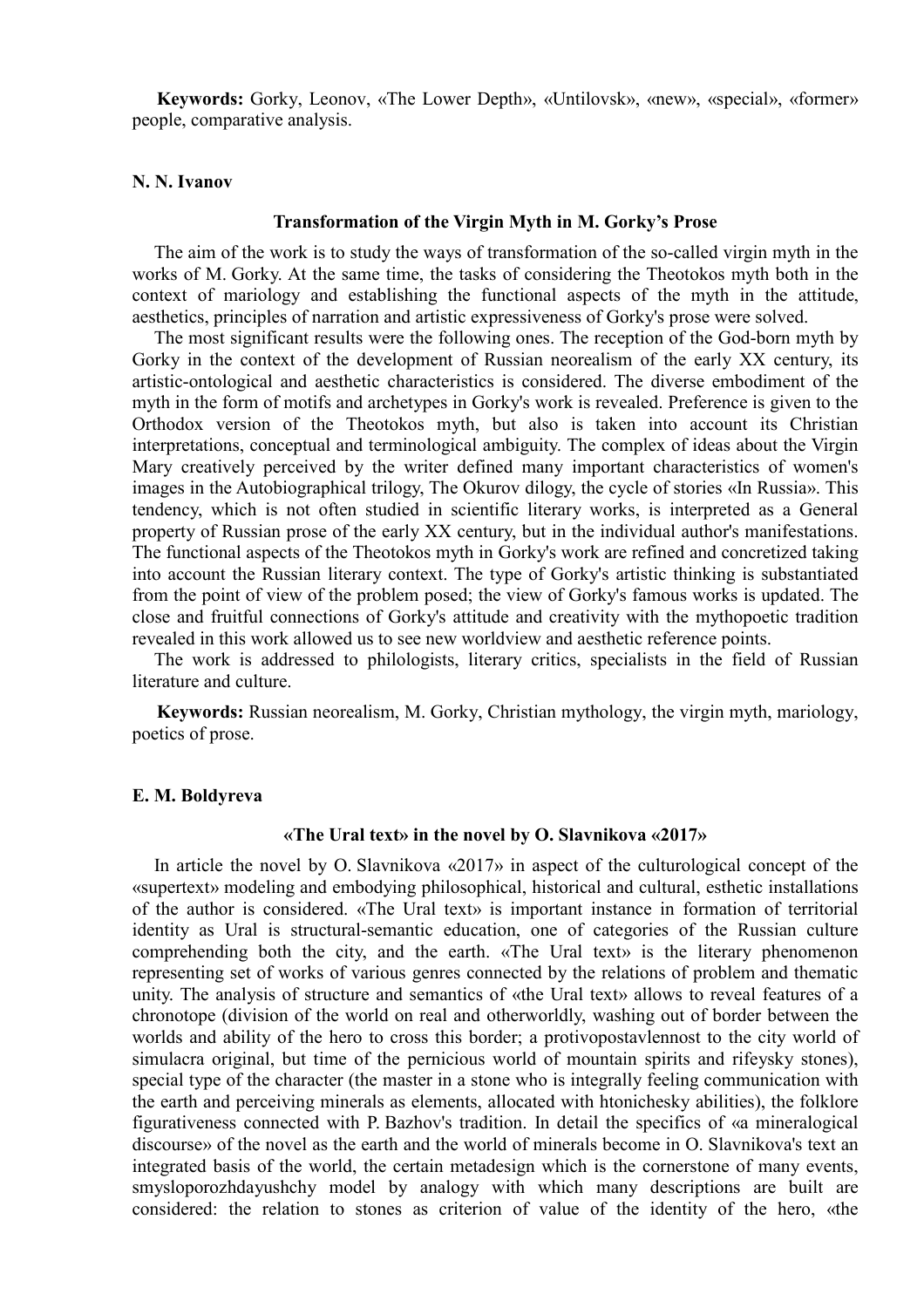mineralogical biography» of characters», mineralogical determinism, a sacralization and aestheticization of minerals, ambivalence of a role of minerals in the fate of the person. In article the conclusion that O. Slavnikova pereosmyslyat semantics of mountain mythology of P. Bazhov is drawn, and the novel «2017» appears bitterly – ironical inversion of the Ural myth.

**Keywords:** «supertext», «Ural text», O. Slavnikova, mineralogical discourse, Ural top wasps, htonichesky character, intertekstualnost, folklore figurativeness, mineralogical determinism.

### **L. E. Malygina**

#### **Virtual and Augmented Reality as Prospects in Television Promodiscourse Development**

The article discusses various areas of use of virtual and augmented reality in television promo-discourse, analyzes situations in which the use of VR / AR-technologies turns out to be effective, identifies tasks that virtual and augmented reality technologies cannot solve.

The author distinguishes the concepts of virtual reality, augmented and mixed reality; he reveals and describes the properties of virtual reality; makes the classification of types of VRdevices; he also analyzes the risks and possibilities of using virtual and augmented reality in education (using the example of training television journalists), in the media and in business.

To achieve these goals, the author uses the methods of a deductive and inductive logical analysis, a descriptive method, a method of the stylistic analysis, a method of the comparative analysis, a method of interviewing informants and a method of in-depth interviews.

The theoretical conclusions made during the study of the problem of using virtual and augmented reality in television promo-discourse can be widely used in the courses of teaching such disciplines as television journalism, television language, mediastylistics, etc.

The research results presented by the author will also be useful for practicing television journalists.

**Keywords:** television promodiscourse, television promotion, virtual reality/VR, augmented reality/AR, addressee, addressee.

#### **E. I. Beglova**

#### **Features of Functioning of Exoticisms in Modern Print Media Texts**

The purpose of this article is to identify the role of exoticisms in the modern journal text and to determine their lexical-thematic groups. The subject of the study is exoticisms, which serve as a factor of text formation in modern journal texts. The definition of exoticisms is accepted, which are considered as a kind of word-agnonyms. It is noted that today there are no studies on the role of exoticisms in journal texts that demonstrate the features of the language of print media.

On the basis of the text and lexical material collected by the author from the modern magazines, the analysis of the peculiarities of the use of exoticisms by the addresser of the text has been made. Seven lexical-thematic groups of exoticisms reflecting the peculiarities of national cultures, in particular, phenomena of nature and fauna, dances, holidays, professions, type of people by any trait, are revealed and described. Particular attention is paid to the exoticisms that make up the semantic core of the journal text and serve as a factor in text formation.

In conclusion, the main features of the use of exoticisms in the printed media texts, in particular, in journal ones are formulated: 1) exoticisms act often as factors of text formation, fulfilling the basic semantic function; 2) the text created by the addresser on the base of explanation of the meaning of exoticism expands to description of the etymology of this phenomenon, turning into a story about the phenomenon of the culture of some nations; 3) texts based on the use of exoticisms as a semantic core belong to the cognitive sphere. In this kind of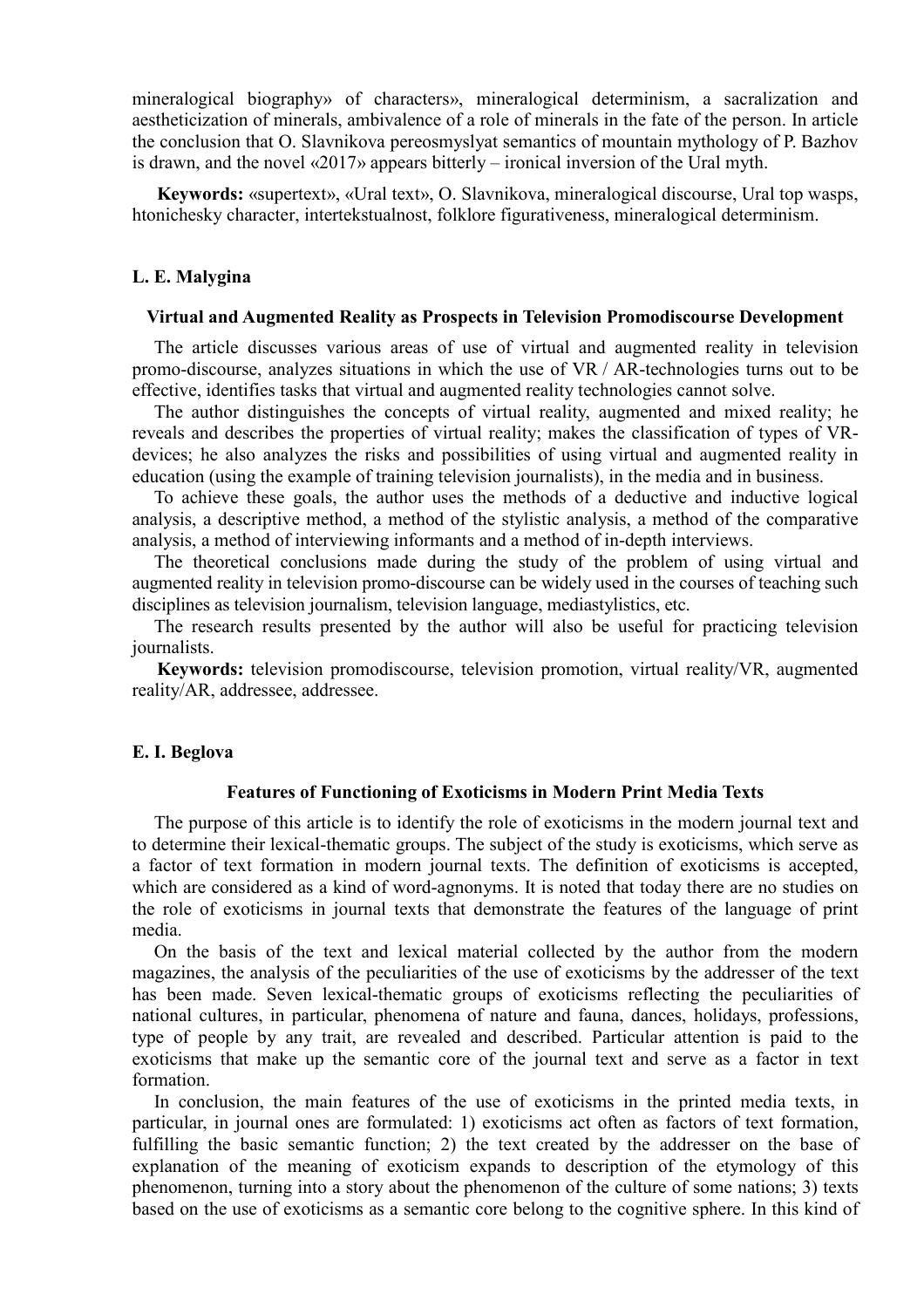cognitive texts, a number of communicative and pragmatic tasks of the media are implemented: 1) educate the addressee; 2) encourage him to acquire new knowledge; 3) contribute to raising the general level of the addressee's culture. The special task of the addresser is to get his addressee who shows interest in the incomprehensible, to make him a like-minded person.

**Keywords:** exoticisms, agnonyms, language of the media, journal text, communicativepragmatic tasks, lexical-thematic group.

#### **G. V. Sudakov**

### **History of Lexical Groups in Slavic Languages: Prospects for Comparative Studies**

The typology of lexical groups is a relevant and promising problem of theoretical lexicology. The paper discusses the problems of comparative typology of lexical groups in Slavic languages, identifies specific areas of that research, and provides examples from the historical lexicology of the Russian language. It evaluates the work on lexical style, historical lexicology and etymology. The word is presented as an essential element of the sentence, and the meaning of the word depends on the place in the sentence and the whole context. The semantic regularities of the word development, first discovered by the scientist and continued. The work carries out a study to identify different types of lexical-semantic groups in one language and traced their evolution at different time slices, from the XVI to the XX centuries. The analysis for the first time is run as a part of diachronic linguistics, by comparing different groups, as well as the same groups in different fields of language use: the literary and written dialect and the colloquial one. There is estimated the use of different names, the territory of existence and lexical-semantic properties. In the study, the etiquette formulae mainly include phraseological units of different types of fusion. The study of etiquette formulae is based on the methods of the contextual lexical-semantic analysis, the study of verbal interaction is relied on the theory of communicative tactics, and the comparative method is used to describe the ancient phrasebooks. According to the research results, in the process of communication, speech etiquette formulae are used to establish the verbal contact, to identify the addressee and to appeal to the interlocutor. The typological study of various groups of language allows ways to replenish the vocabulary of the language structure, trends in the development of lexical and phraseological means, especially the functioning of lexical groups in different territorial and functional varieties of the language.

**Keywords:** lexicology of Slavic languages, types of lexical groups, comparative studies, functional style, national mentality.

#### **Xia Lin**

# **The Term** *Literature* **in a Pre-Revolutionary Russian Philological Tradition (on the material of P. V. Smirnovsky's textbook «Theory of Literature», 1913)**

The aim of the work is to identify the term *literature* in the pre-revolutionary Russian philological tradition on the material of the textbook «theory of literature» by Р. V. Smirnovsky in 1913. This solved the problem of explaining the term literature in other scientists' textbooks on literature and described the content of literature in Р. V. Smirnovsky's textbook «theory of literature», 1913. The most significant results were the following. The term *literature*, as the Russian traditional way, was popular in the XIX century. In the second half of the XIX century the theory of literature has become an academic discipline in the Russian school and there were numerous manuals on literature, where the main content was the classification of kinds and types of literature. Each author of the textbook, for example, I. I. Davydov and Р. Z. Tymoshenko, on his principle makes classification and explains the term literature. But the principle of classification of prose types defined by Smirnoff is not quite accurate and clear, classifications relate mainly to literary prose. And the main attention in P. Smirnovsky's textbook is paid to the types of poetry. In accordance with this classification, the system of rules of the arts of speech is finally replaced by the concepts of the artistic style, poetics and aesthetics. The content of Р.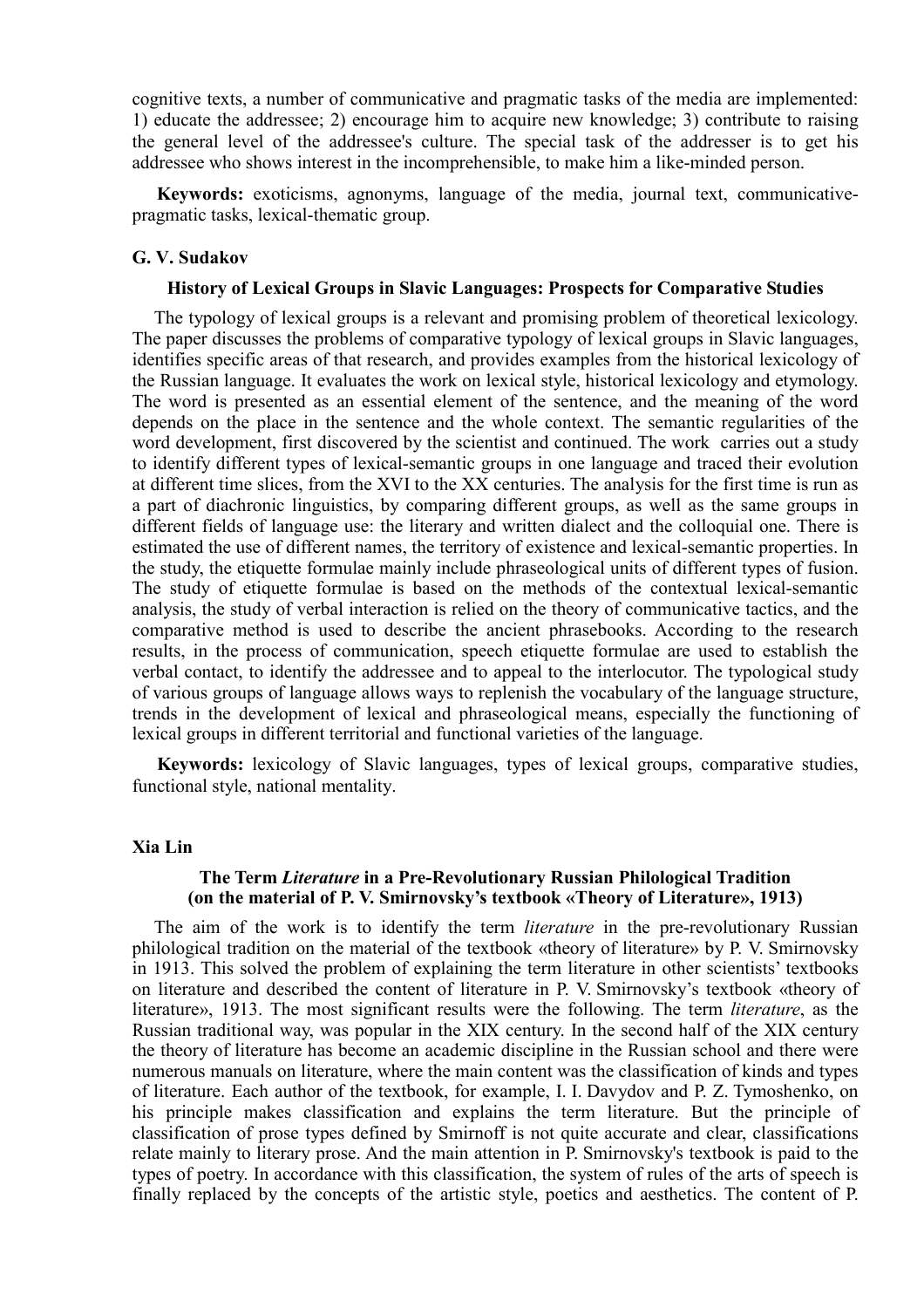V. Smirnovsky's literature in comparison with the works of scientists until the middle of the XIX century shows a completely different trend in the development of literature in the Russian philological science. And now, it is necessary to give an objective assessment of modern trends in the teaching of Russian literature and find out its cultural content.

**Keywords:** literature, term, theory, classification, textbook, principle, prose, poetry, literature.

## **Zh. K. Gaponova**

#### **Words with a Root** *Pravd***- in the Russian Language**

The article is based on that situation that language semantics is a means to comprehend and understand culture. The root *pravd*-(true) has rather high derivational and semantic potential in Russian, therefore gives the chance to track how the semantic space of root nest members changed. Numerous word-formation derivatives with a root *pravd*- presented at different stages of the language development, are considered as the fact of the importance of a lexical-family of words with a dominant *pravda* (truth) in the language picture of the world of the Russian person. The importance of a concept-notion-lexeme p*ravda* (truth) and its features during various historical eras is confirmed by numerous phraseological units, proverbs, sayings, quotes from various works. The historical and lexicological analysis of the word p*ravda* (truth) and its derivatives undertaken in this article showed specifics of development of a root nest with the top *pravd*-. Development of this root nest is connected with increase in quantity of derivative lexemes, on the one hand, and with reduction of quantity of derivatives and their total disappearance from the language – on the other hand. At the present stage of the language development there are recorded less derivative words with the root *pravd*- than in Ancient Russia, however the viability of lexemes with the considered root is proved that at each stage there were formed and are being formed new words, at the same time some lexemes with the considered root became significant for the corresponding era. Special attention is paid to the derivatives which appeared in 2000 and their estimated component in semantics – *pravdochka*, *pravdorub* and also expressions *the truthful truth*, *fandom truth*. Examples of the use of the considered derivatives are given from the Russian National Corpus.

**Keywords:** semantics, word-formation derivatives, a family of words, a language picture of the world, a root *pravd*-.

### **I. A. Sukhanova**

### **Intertextual Relations of B. L. Pasternak's Novel «Doctor Zhivago» with F. M. Dostoyevski's Story «The Village of Stepanchikovo and Its Inhabitants»**

This article is the third of the series of articles concerning the intertextual relations of B. L. Pasternak's novel «Doctor Zhivago» and F. M. Dostoyevski's story «The Village of Stepanchikovo and Its Inhabitants» («Selo Stepanchikovo i yego obitateli»). We examine the motifs connected with the characters of Rostanev in Dostoyevski's story and Zhivago in Pasternak's novel. The characters have nothing in common but carry out parallel roles in the projection of both texts on the archetypical plot of the Knight and the Dragon. Certainly it is not enough to believe that there is intertext between two texts but we see the same transformations of the archetypical plot in them. So in the both texts we find the motif of the «shared captivity» between the hero and the heroin (the dependence accordingly of Foma Opiskin and Komarovski) in the elder text appears the «grain» of the «shared dragon-fighting» – a motif strongly developed in the younger one. In Dostoyevski's story Sashenka declares that Foma Fomich is worth *killing with two pistols*, in Pasternak's novel Lara really tries to *shoot* Komarovski. But in other respects Lara corresponds not with Sashenka but with Nastya. In each work we see several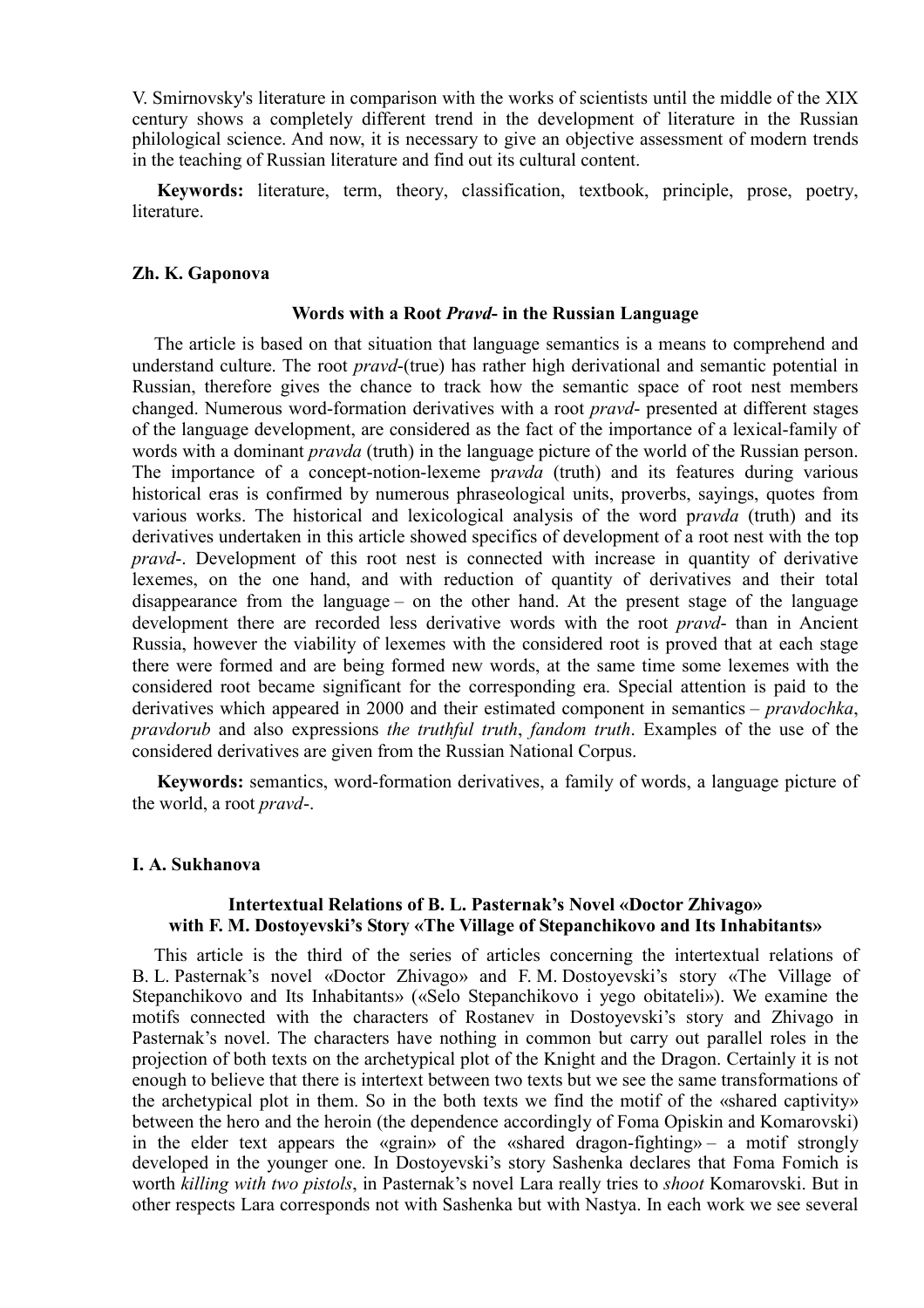false «dragon-fighters» (Obnoskin, Mizinchikov, Korovkin, Sergei in Dostoyevski's story; Strelnikov, Liveri, Hinz in Pasternak's novel). Even «the dragon» himself claims to be a «dragon-fighter». So Foma Opiskin claims to save Rostanev of his imaginary sins, to save Nastya of Rostanev and also the inhabitants of Stepanchikovo of their own ignorance; Komarovski pretends to be a savior not only of Lara and her daughter but also of Strelnikov and Zhivago. A comparison of texts fragments reveals a motif common to two characters but not strongly connected with the archetypical plot: in everyday life they do not look like heroes, seem to be passive and suffer wrong blame for non-existent sins. We can observe the common for the text structure of «Doctor Zhivago» motif subdivision, a transfer of the pretext elements from one character to another, and unlikeness of the characters in this case appears to be of principle.

**Keywords:** B. L. Pasternak, the novel «Doctor Zhivago», the poem «A Tale» («Skazka»), F. M. Dostoyevski, the story «The Village of Stepanchikovo and Its Inhabitants» («Selo Stepanchikovo i yego obitateli»), intertext, intratext, archetypical plot, transformations of the motifs.

### **M. N. Kulakovsky**

### **Role of Parentheses in the Art Text Spatial Organization**

In the article features of use of parentheses as a means of the art text spatial organization are considered. The material of the research is Russian art prose works of the first half of the XX century (M. Ageev, A. Bely, M. A. Bulgakov, V. V. Nabokov, M. I. Tsvetaeva's novels and stories) and modern Russian literature texts of the last decades (P. M. Aleshkovsky, E. G. Vodolazkin, A. A. Matveeva, Yu. M. Polyakov, I. F. Sakhnovsky, L. E. Ulitskaya, V. A. Sharov's works). In the work the most characteristic functions of parentheses are defined in respect of formation of the space-time organization of the text, their connection with various informative levels (within the sentence and the text in general), the role in the general structure of the art text. It is noted that parentheses may contain information of additional character on the scene of action and to update various spatial images important for informative expansion of the text. The author of the article pays attention to the ratio of spatial plans of parentheses and the main sentence, the change of perception direction updating new realities of the objective world or new characters, integration of the spatial plan, interaction of various images within uniform space, interaction of spatial characteristics with the mental plan of the storyteller, realisation of space fullness, interaction of informative and metaphorical plans of perception (of various directions), the metaphorical spatial organization of the inner world of the character, updating of the comic effect by means of parentheses. The carried-out analysis shows functional variety of the parentheses forming a chronotope and allows us to speak about an important role of parentheses in the art text spatial organization.

**Keywords:** parentheses, art text, space-time organization of the text, chronotope, integration of the spatial plan, turning of the text spatial plan, specification, time plan, mental plan, metaphorical plan, space fullness, comic effect.

### **V. A. Bondar**

### **The Perfect in Old English: on Identification Criteria**

The paper deals with a much disputed topic of defining the grammatical status of habban+participle II in Old English and the rise of the perfect. The main focus is paid on the application of semantic and syntactic criteria aimed at teasing apart the state-resultant properties of the construction from the perfect ones. Such diagnostics as the types of subjects and objects used with habban within the construction under question are employed. This allowed for a better definition of the status of the possessive verb which is argued to function as a copula showing relations between the subject and either object or a completed action. Not all examples can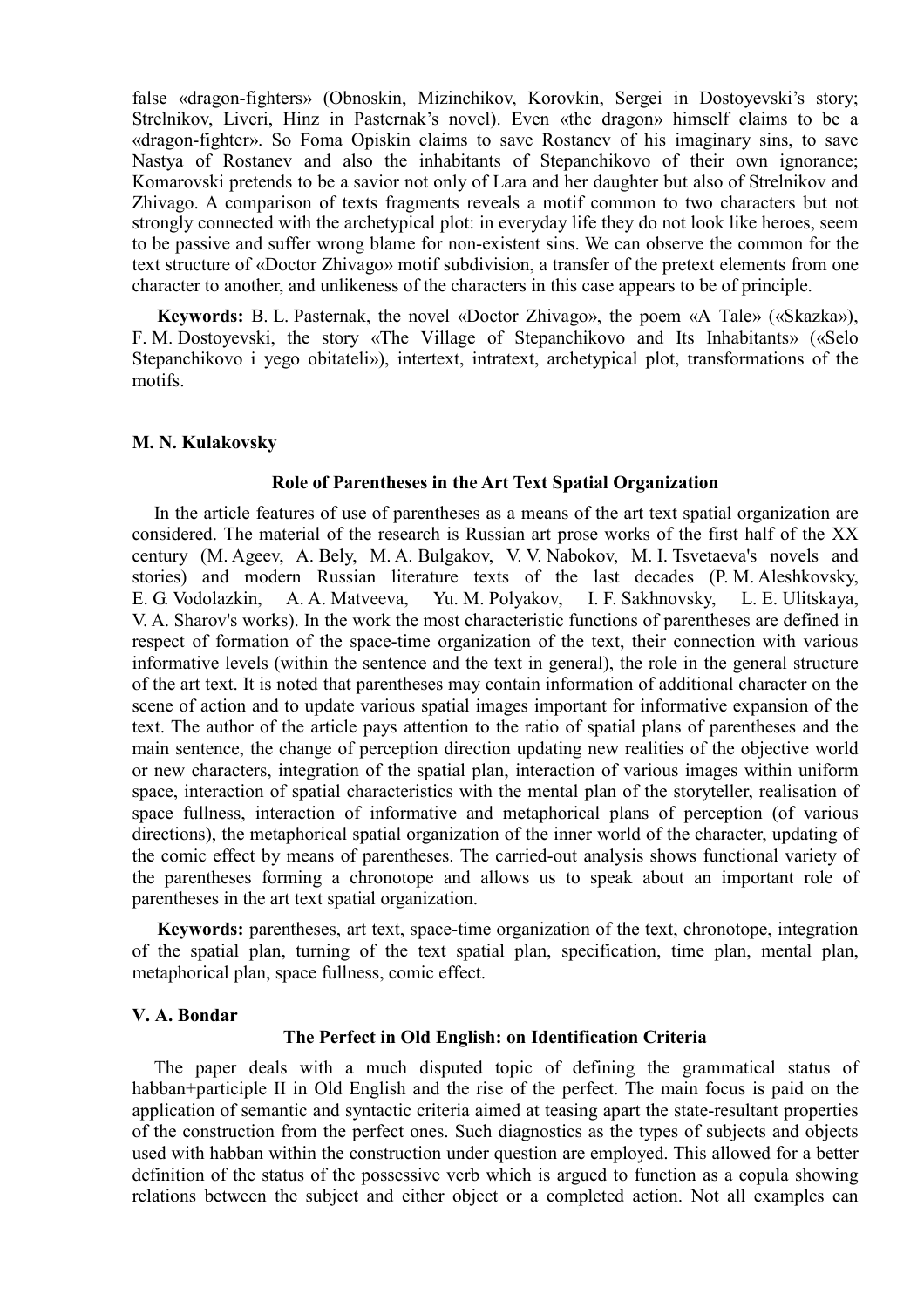succumb to a state-resultant interpretation. It was shown that such instances, though they are few, are encountered mostly in later Old English when the semantics of the construction was undergoing changes. Moreover, the application of such a syntactic criterion as the use of objects, viz. cases where no objects are found, reinforces our conclusion drawn from the use of subjects. It is argued that an overlap of several diagnostics in one context in the use of the construction can be a reliable means for identification of the perfect. Sporadic usage of the perfect in Old English is interpreted in terms of the grammaticalization theory and considered to be implicatures that are not fixed in the grammatical system of the language and that later will become conventionalized to give rise to a new category of the perfect.

**Keywords:** perfect, resultative, grammaticalization, grammatical semantics, syntax, possession, Old English.

#### **Yu. G. Gorpennikova**

### **A Semiotics Aspect of the Speech Act of Apology in the German Business Discourse (on the material of e-mails)**

The apology is cultured and the process of its statement is typical for the daily communication. The business communication is not counterexample. The aim of the article is the analysis of using apology in the German language from the point of the semiotic aspect view.

The examples from German business E-mail-communication serve as data for study. These Emails have been collected from private business letters of German firms. The business E-mails, which have apology, are taken into consideration from the point of pragmalinguistics and are named sociative speech act. The total amount of analyzed material is 500 business E-mails in the German language.

The apology is often used in the German communication. Considering the speech act «apology» in the German business E-mails we take into consideration the semiotic aspect from three points: pragmatic, semantic and syntactic. The speech act apology is the method of mitigation in the business communication, which regulates the relation, influences other people. The results of the present research have shown that speech act «apology» in the German letters are referred to the reciprocal speech act, which people need for the mitigation of conflict. The tactic was pointed, which helps to go to positive conclusion of the problem: the tactic of accommodation, the tactic of commentation, the tactic of confession. The use of the exams «Entschuldigung / sich entschuldigen, Verzeihung / verzeihen» was researched in these tactics. The lexeme «Verzeihung / verzeihen» is used in the tactic of accomodation, the lexeme «Entschuldigung sich/ entschuldigen» is used more in the tactics of commentation and confession.

**Keywords:** speech act, apology, semiotic aspect, semantic, pragmatic, syntactic, tactic.

#### **N. A. Sineokaya**

# **Masculine Communication Strategies and Tactics in the Female Political Discourse (on the example of Women Politicians' Interviews in Germany)**

The features of women's political discourse are studied on the basis of the interviews with women politicians of Germany. The political arena makes female politicians adopt a male style of behavior, which is manifested in the use of masculine communication strategies and tactics. The article deals with masculinity in political discourse. The concept of masculinity is defined. The interview texts are analyzed with the aim of establishing communicative strategies and tactics of masculinity. The analysis is based on the texts of seven well-known women politicians in Germany, information about them can be found in the public domain on the Internet, on the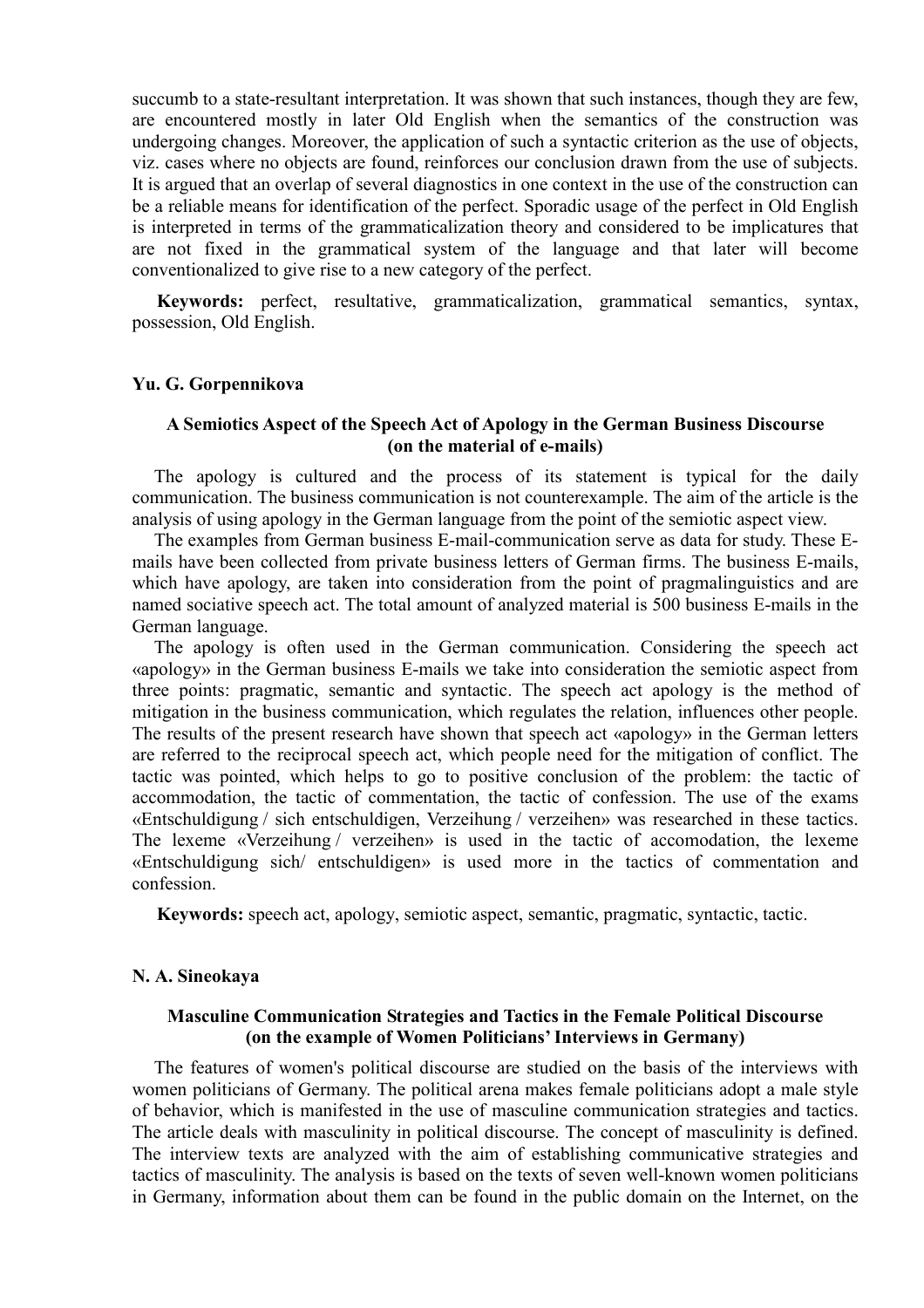official pages and on social networks. The interview texts are particularly interesting for the analysis, as they most clearly show the personality of the interviewee, his political views and position. The research employs the method of the contextual analysis and semantic-stylistic analysis, the combination of which allows us to identify the real meaning of the statement and to establish their various stylistic functions in the political discourse. The quantitative calculation method was used as well as to confirm the validity of the results. The closeness of the politics sphere for women up to the success of the feminist movement in the XX century makes it up-todatw to consider the characteristic features of the discourse of women politicians. Previously, such political leaders have been gravitating to the male standard of conduct, since the political sphere requires masculine behavior from women. Based on the analysis of literature on the topic of masculine communication strategies and tactics, the article presents their classification. The analysis of the texts demonstrate that women politicians often use the strategy of opposition, as well as the tactics of polarization, criticism of the opponent, denial, motivation, which displays the desire of women politicians to maintain their leadership positions and to defend their point of view.

**Keywords:** political discourse, Internet discourse, genre of interview, political interview, masculinity, communicative strategies and tactics, confrontation, confrontational communication, opposition strategy, approval strategy.

### **E. I. Boichuk**

# **Quantitative Adverbs as a Means of Authorizing Artistic Texts (on the material of the 19th century French prose)**

The article presents the analysis of the use of the French quantitative adverbs *beaucoup, très, trop, assez, peu, un peu,* and *combien* in the prosaic texts of the 19th-century French literature, namely, in the works of Stendhal, O. de Balzac, G. Flaubert, E Zola, G. de Maupassant. The main purpose of the study was to determine the possibility to consider quantitative adverbs as one of the parameters for the attribution of unknown authors' texts. The reason for choosing this part of speech for analysis is its participation as a component of such stylistic means as gradation repetition, epanalepsis, and reduplication. These funds are involved in the process of rhythmization, which is aimed at identifying features of the individual author's style. In addition, quantitative adverbs reflect a certain degree of emotionality of the author, which can also serve as an indicator of idiostyle. In the course of the study, a quantitative analysis of the use of the adverbs of quantity and degree was carried out, data tables and diagrams were presented that graphically reflect the content of adverbs in the texts under study. As a result, a number of specific characteristics of the use of adverbs in the texts of various authors of the 19th century were determined. At the same time, the active use of adverb of a low degree of intensity *peu*, characteristic of all considered works, was revealed. The prospect of this study is the further study of the ability of quantitative adverbs to reflect the author's individual style, in particular the study of their distribution, lexical-semantic links and pragmalinguistic features in French prose.

**Keywords:** quantitative adverbs, attribution, authorization, Stendal, O. de Balzac, G. de Maupassant, G. Flaubert, E. Zola, quantitative method, individual author's style.

## **O. S. Egorova**

### **The Article as a Means for Actualizing the Communicative Sentence Structure**

The article is devoted to the study of the problem of the article, which is one of the most pressing and complex problems in linguistics, which has always attracted the attention of many researchers, but has not yet received an unequivocal interpretation in the scientific literature. The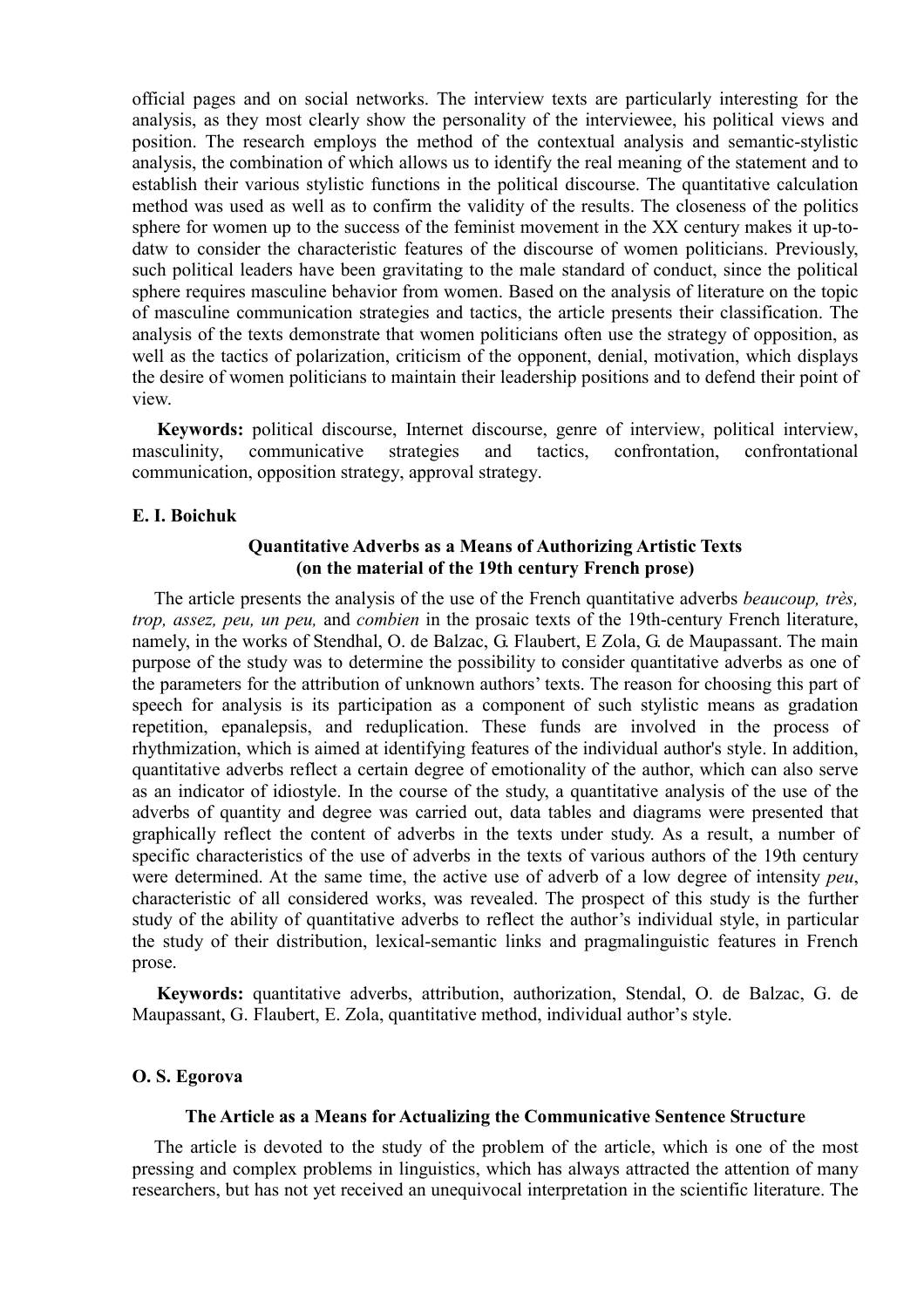author considers the problem in question within the frame of the promising and actively developing research direction – communicative syntax, in particular, the theory of actual division of the sentence, which forms the basis of communicative syntax. According to the theory of communicative syntax, the actual segmentation (communicative structure) is the most important aspect of any sentence-statement, predetermining not only its main content (meaning), but also its formal construction. In the process of speech, the speaker (writer) always makes his statement in accordance with the actual (subject-rhemeatic) articulation, reflecting his communicativepragmatic intentions, and chooses such language means that would be able to convey most accurately the purpose of the message. In this regard, studying the system of communicatively oriented means acquires special significance, both from the theoretical and practical point of view, being specifically designed in a given language for the adequate expression of the actual sentence segmentation, and therefore for constructing a communicatively unambiguous utterance. The purpose of the article is to study the communicative function of the article in the French language, namely the identification of its functioning features as one of the effective ways to update the communicative (theme-rhematic) structure of the sentence. Based on the analysis of the actual material in the article, it is concluded that in French sentences the nominal theme tends to be formed by means of the definite article, and the nominal rheme – with the indefinite article. At the same time, the author of the article emphasizes that, being evidenced from the analyzed material, the definite article can form the theme as well as the rheme, and the indefinite article can be used for the nominal rheme and for the nominal theme. Thus, the article discusses in detail the patterns of using the definite article with the nominal rheme and the indefinite article with the nominal theme.

**Keywords:** communicative structure of the sentence, actual division, theme, rheme, definite article, indefinite article.

## **N. A. Barabash**

#### **Chaos as a System of Meanings**

In the article is considered such a difficult, which became a part of cross-disciplinary creativity of the phenomenon, thing of chaos, which participates almost in all processes of the creative act. As during creation of any work, and its niche in what becomes subsequently the understood, interpreted event is found. Here are analysed as well as works by classic writers' absurdist literature, and national classics as, for example, Chekhov in whose creativity there are already lines of that phenomenon which will be designated as postmodern subsequently. Chaos is considered as a process, as event, as ascertaining in time and space of the creative act. It is possible to understand more fully and more deeply that there is chaos as a category and as a phenomenon through existential concepts of life death. Chaos precedes order and on this way it takes the arsenal such components as paradox, parody, absurdity – those signs and symbols of time without which the phenomenon of postmodern could not sound fully. And therefore the part of that sign sense most of which metaphorically and detached at the same time estimates postmodern is assigned to chaos. Plays and novels of absurdist and also plays by Chekhov are involved into consideration. Romanity and generality of this category of chaos provides full clarity of the picture, where absurdity and its growth from subsoil of any irreal beginning becomes prevailing carriers of chaos. Incomprehensibility and spontaneity of chaos provide its full support of world art culture as there it is dissolved, exists, dissipates as a relevant beginning of the process of creativity.

**Keywords:** paradox, elements, dissipation phenomena, absurdity, death or entropy as process, reminiscences of chaos and absurdity, dual nature of chaos, order and not mixture of borders of chaos.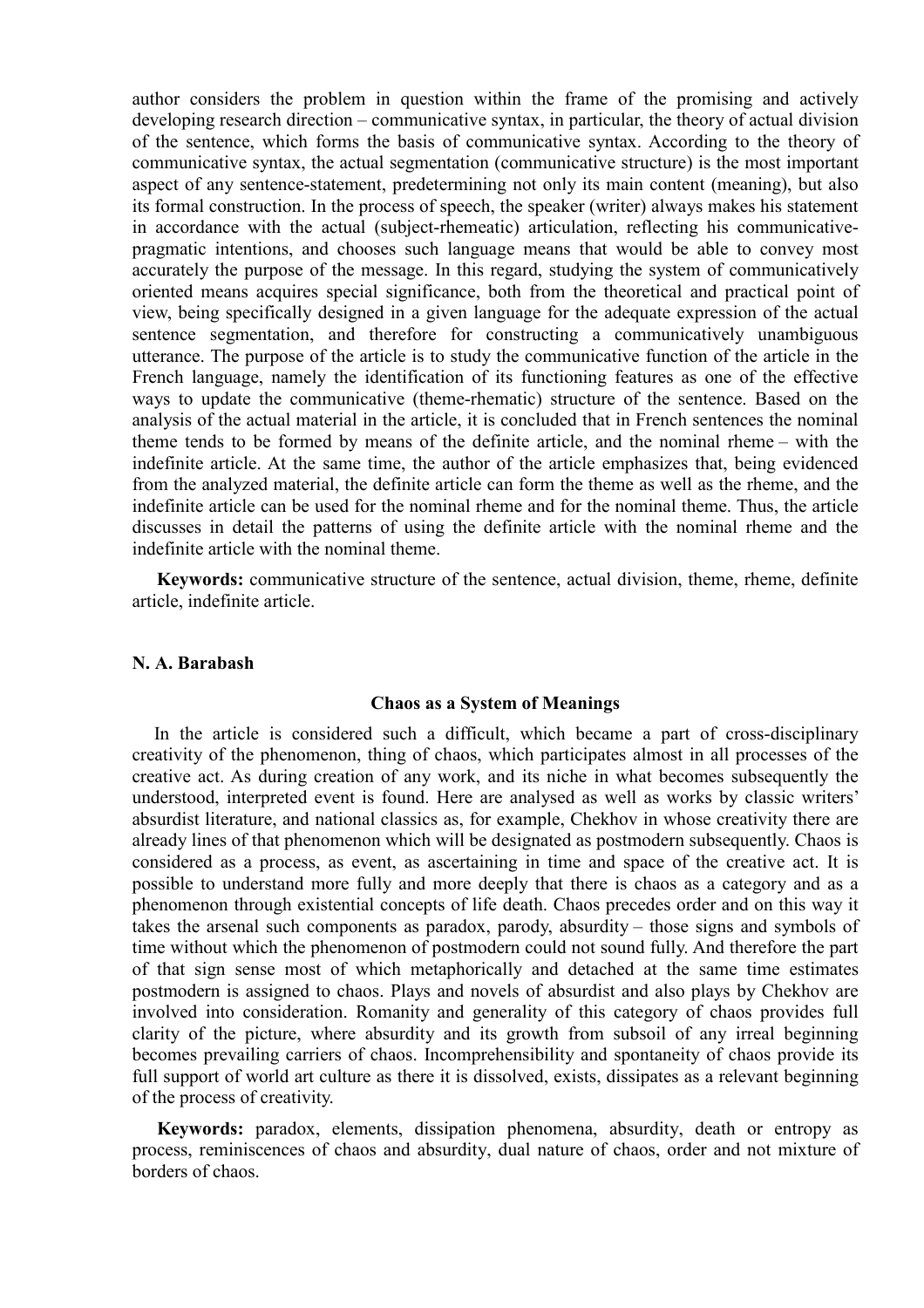### **M. V. Novikov, T. B. Perfilova**

# **Natural Universum in a Picture of the World of Archaic and Ancient people: F. I. Buslaev's interpretation**

This article is continuation of a series of publications [11] devoted to the analysis of creativity unfairly forgotten during the Soviet period the great Russian scientist Fiodor Ivanovich Buslaev. In the article it is postulated that Buslaev's concept of the myth developed under the influence of W. Humboldt's philosophical anthropology. As well as the classic of the German transcendental philosophy, Buslaev used semantic space of a word or a text to describe mechanisms of the person's emotional experience hidden from science – a source of formation of myths, considered a language (word) and a myth appreciably and genetically inseparable; used a word as a unit for measuring dynamics of thought processes; emphasized that a word – and myth making have inadvertent, non-reflective character; he believed in perfection of the primitive mankind's lexicon. It is noted that on certain material Buslaev gave an additional argument of the concept of the language world perception of the archaic and ancient people: being an admirer of the organistic theory of language the scientist illustrated the ability of lexemes to create a new world of figurative reality by means of anthropomorphous ideas and forms; he proved that the myth was present at origin of language, filling it with initial views on a natural and social Universum; he proved inseparability of mythological thinking from emotional, affective and motor function of the brain; and accentuated the value of art tropes during creation of mythological images, having revealed a source of their emergence – «language and mythological thinking». In the article it is emphasized that the research of semantic transfers during word formation brought Buslaev closer to understanding of primitive people's peculiar logic which was based on associative chains and codes, that is such a property of mythological consciousness which will be later called as complexity and diffusion.

**Keywords:** myth, mythological thinking, language, word, language world perception, tracks, linguo-psychological processes and mechanisms.

### **S. S. Polikarpov**

## **Specifics of Temporary Reference Points in the Ancient Indians' Picture of the World**

On the basis of the epic works «Mahabharata» and «Ramayana» the unique paradigm of temporary orientation of the picture of the world of the ancient Indians is investigated. It is proved that the defining characteristic of the Old Indian image of time was variability. It expressed organic interrelation of three plans of life – last (para), future (anagata) and real (bhavya). The integrity and identity of the designated temporary categories were emphasized with axiological coordinates: images of the past (para) and future (anagata) could accept outlines «Golden Age» (kṛta yuga), primitive chaos (asat); whereas valuable indicators of the present (bhavya) were regulated by religious and ethical traditions of «Mahabharata» and Ramayana. In the context of variability of temporary representations of the ancient Indians' picture of the world the category of historicity was distinguished. It resisted to historicism as the idea of objectively complete past and postulated – by means of religious and ethical, socio-political and anthropological motives of the national epos of India – a situation, unique for a preindustrial era: the people of Ancient Hindustan used plots of mythological antiquity exactly in that measure in what they met spiritual needs of the present (bhavya) and designing of images of the future (anagata). In the article it is emphasized that the unstable, «indistinct» nature of the Old Indian image of time generated lability of a temporary stream which with the largest force was reflected in motives of its orientation. On the one hand, «Mahabharata» and Ramayana coordinated time cyclic models (cakra) corresponding to ontologic and religious and ethical concepts of the Indian antiquity. On the other hand, epic time could submit to the idea of forward, linear development –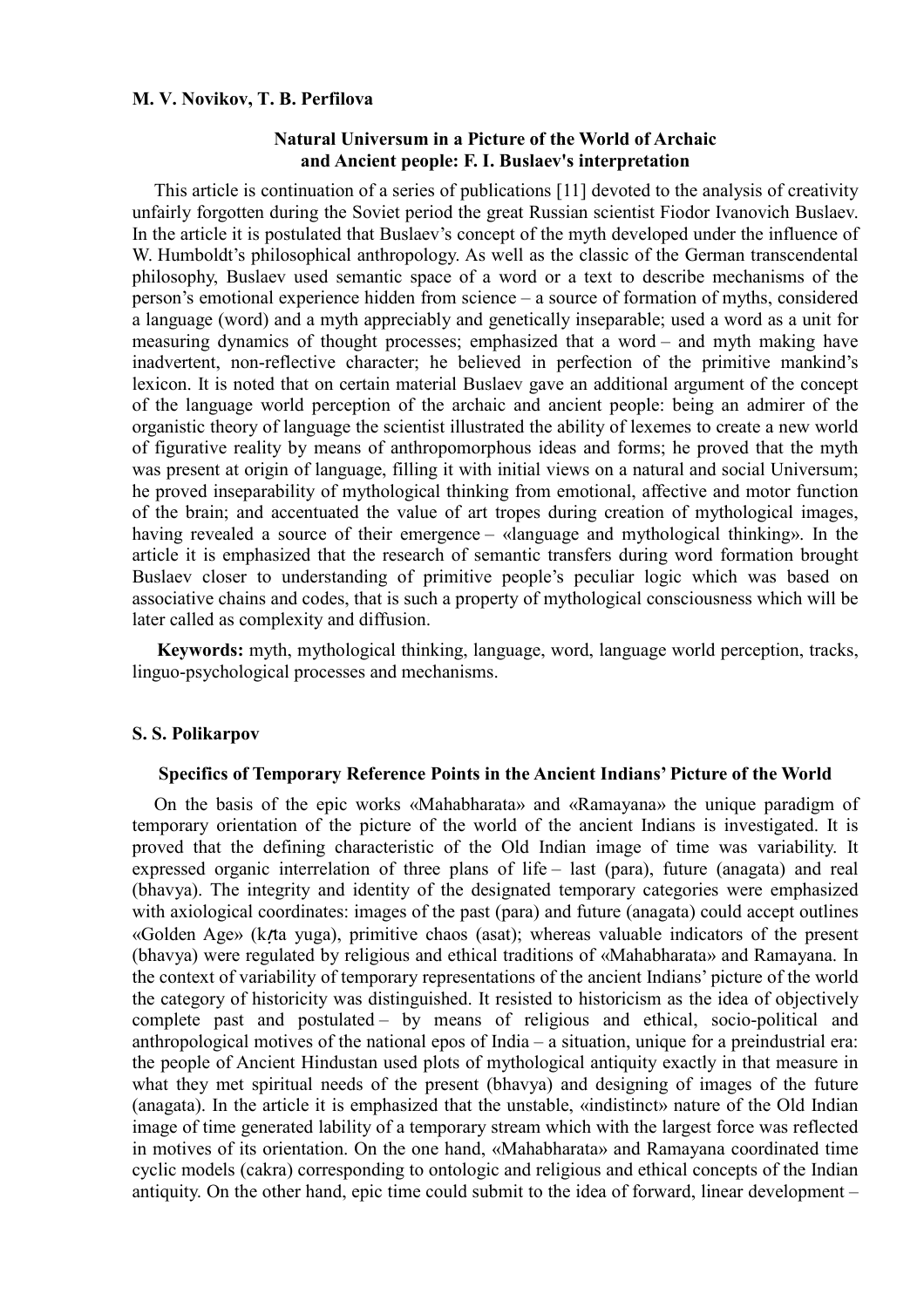kgla. These temporary directions were open for semantic code conversion. Therefore they were quite often weaved among themselves, expressing at the same time both cyclic (cakra), and linear (kgla) prospects of a temporary stream.

**Keywords:** Ancient India, epos, «Mahabharata», Ramayana, uniqueness, time, variability, historicity, lability.

# **R. V. Korobko**

# **Semiotics And Synergetics Of Framing In The Art Of Cinematograhy**

Cinema process has a natural dichotomy in the form of artistic creativity and the production process. The production element of cinematography is aimed at the forced standardization of the creative process, which contradicts the fundamentals of cinema as art. Standardization of cinematographic activity leads to a gradual erosion of creativity from cinematography, the pace of which increases in proportion to the pace of industrialization.

The conclusion is drawn that, within the framework of cinematographic creativity, there is a theoretical and practical organic combination of film creativity and film production in the context of the well-known nature of art: the priority of creativity over production.

Directed to consolidate the divisional (artistic-production) cinematography process, this study put forward and substantiated the framing hypothesis as one of the most important codes of cinematographic communication: in the cinematographic (imagery) perspective and the metaphorical perspective.

Transdisciplinary (including synergistic) theoretical and applied substantiations of the framing hypothesis based on the provisions of semiotics (C. S. Pierce and U. Eco), art studies (H. Wölflin and V. Shmid), film direction (S. M. Eisenstein and M. I. Romm), cinematography (A. D. Golovnya, V. Storaro, D. A. Dolinin, V. S. Nielsen and V. N. Zheleznyakov).

The term «framing» is appropriate to understand, depending on the situation, in three «hierarchical» levels of representation of contextual semiotic links: the relationship between the mise-en-cadre and mise-en-scène (the level of the cinematographic form of film sign – cinematography activity); the relationship between cinematographic imagery, action and meaning (the level of the cinema sign – film directorial activities); the relationship between the subject and the object of knowledge, interpretation (the general semiotic level).

The cinematographic nature of framing consists in the unity of the linear-tonal organization of the artistic cinema-pictorial space, as well as in the unity of the space-time organization of the cinema imagery.

The metaphorical nature of framing is expressed by the general artistic phenomenon pars pro toto (S. M. Eisenstein) as a phenomenon of asymmetry of the sign.

**Keywords:** framing, semiotics, synergetics, moving imagery, metaphor, composition, context.

## **Ming-Hui Huang**

#### **A Cross-Reference Approach to Conceptualising the Russian Holy Fool**

An interest in the holy fool, linking the mysterious exuberance of the pagan priest or shaman, is an example of presenting a dynamic conception which can be regarded as being endemic to the experience of ethnic and cultural integration in the Russian Empire. By being ambiguous, the status of the holy fool and shaman affords to adopt a variety of faces. The mystery of the holy fool and shaman has been recognised and mentioned not only by the religious authority, but also by various scientific movements which were inspired to characterise their abnormal symptoms. Although the tantalising hints of shamanism and its relation to the Russian holy fool were insufficiently given in different areas of interest. The idea of discovering the phenomenon of holy foolishness from cross-reference approach will, however, allow us to examine theories about the interplay of social-environmental factors upon the uncommon disorder.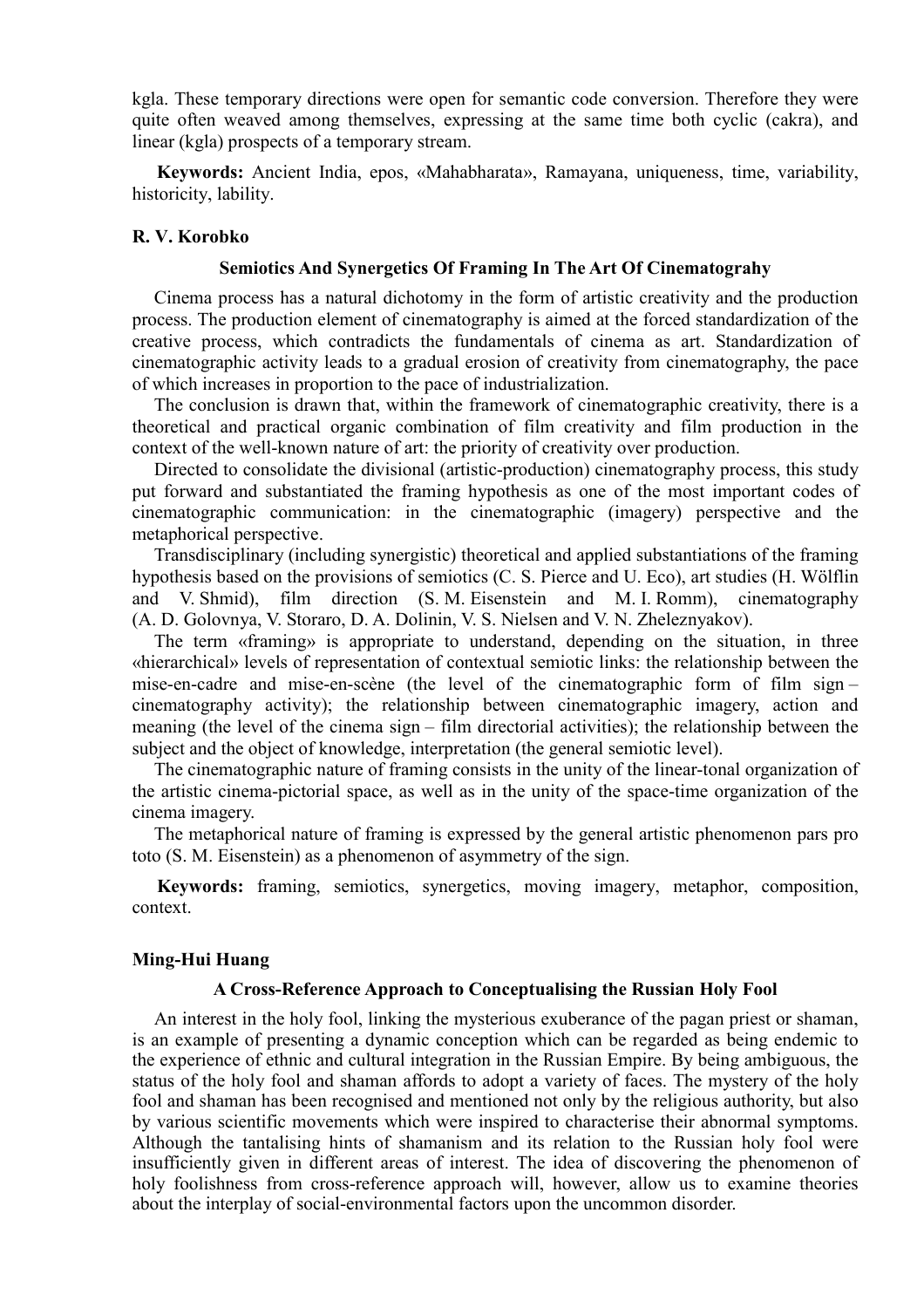**Keywords:** Holy Fool, Siberian Shaman, Avvakum, Stranniki, Abnormality.

### **O. V. Rozina, M. N. Pavlova**

#### **The Moscow Imperial Theater on the Eve and during the French Occupation of 1812**

The article examines the state of the Moscow Imperial Theater on the eve and during the Patriotic War of 1812. The authors explored different sources: letters, memoirs, works of pre-revolutionary historians and publicists. It helps to study the management system and the general situation in the Moscow Imperial Theater on the eve of the entry of the enemy into the historical capital, the difficulties of the evacuation of theatrical property and coffers, as well as actors and employees to Vladimir, and then Kostroma. As a result, the part of the property of the theater was not removed from the city and was destroyed after looting and fire during the occupation period. The life of the actors and employees of the theater also was difficult: their planned evacuation was not carried out, they had to solve this problem on their own, which led to the dissipation of the troupe and the loss of many of its participants. Some of the actors were forced to remain in occupied Moscow, but did not participate in the attempts of the enemy to restore theatrical life in it. Particular attention is paid to the history of the creation of a «court theater» by Napoleon from a part of the French troupe of the Imperial Theater, as attempts to organize theatrical life in a captured city with the aim of raising the moral spirit of officers and soldiers. The article analyzes the situation of the French actors remaining in Moscow, as well as the difficulties of reviving of the Moscow Imperial Theater after the end of the Patriotic War of 1812. The authors came to the conclusion that the features of the civilizational conflict between the national self-consciousness and the behavior of the Russians and the French are visible in the history of the theater in the days of the war.

**Keywords:** the Imperial Theater, Moscow, Patriotic War of 1812, French occupation, Napoleon, A. L. Naryshkin, A. A. Maikov, actors, theatrical life, civilizational conflict, national identity.

#### **A. A. Likhomanova**

# **Foundation of the City of St. Petersburg in Reflection of the Russian Westerners of the forties years of the 19th century**

In the article the ideas of the Russian Westerners of the forties years of the 19th century about value of foundation of the city of St. Petersburg are analyzed. V. G. Belinsky and A. I. Herzen's opinions about the purposes of the policy of Peter I are given. Belinsky and Herzen's ideas of national problems on development of Russia at the beginning of the 18th century are revealed. Westerners considered that it is possible to understand Peter's plan, only having an idea of pre-Peter Russia. Herzen characterized a condition of the country before Peter as «catalepsy» which did not have a development source. Westerners considered that Peter opposed St. Petersburg, the carrier of innovations, Moscow, the keeper of traditions. Westerners considered creation of the city as making process of europeanization of Russia. From their point of view, the europeanization purpose – creation of conditions for development of society as interaction of the people allows getting acquainted with innovations. Herzen noted Peter's ruthlessness in relation to the people building St. Petersburg. Violent methods are a characteristic feature of converting activity of the tsar. Herzen revealed a contradiction between orientation of the tsar to the European norms of life and use of violence to the people testifying to the disrespectful attitude towards him. Herzen called the period from Peter I «St. Petersburg» because the city was an embodiment of Peter's policy of interaction of Russia with Europe. Belinsky offered to consider foundation of the city of St. Petersburg in a geopolitical context – relationship with the European countries, need to protect the lands. Belinsky considered that Peter's genius consisted in understanding of Russia's national interests. Westerners highly appreciated construction of St.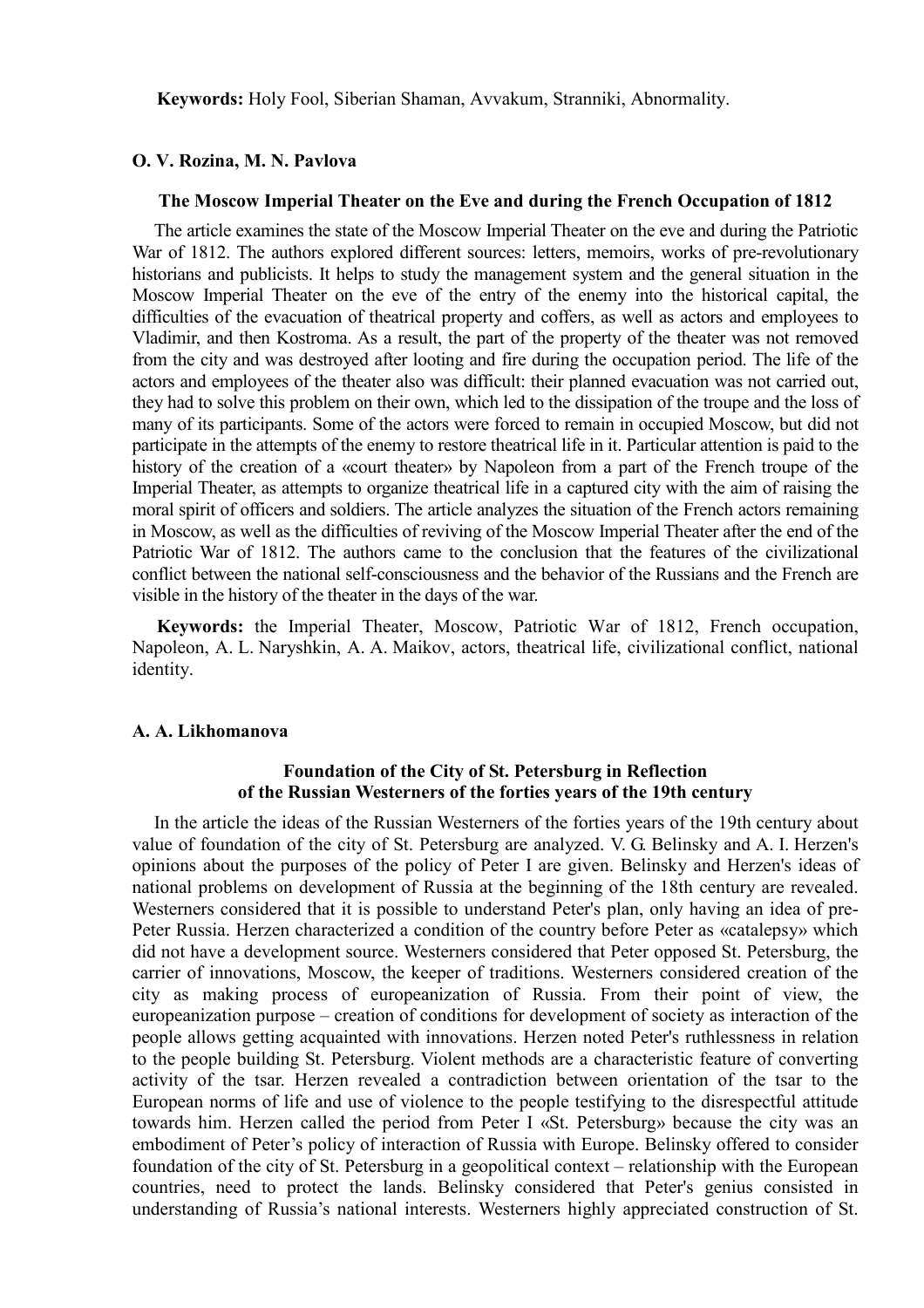Petersburg expanding contacts of Russia with Europe. In the concept of Westerners of creation of St. Petersburg Herzen's idea is distinguished that St. Petersburg not only had the European lines, but also dictated will of the tsar-despot. The dual purpose of St. Petersburg, according to Herzen, was manifestation of contradictions in development of Russia.

**Keywords:** St. Petersburg, Moscow, Peter I, V. G. Belinsky, A. I. Herzen, P. V. Annenkov, westernizer.

### **N. A. Khrenov**

#### **The Russian Revolution in the Context of History of Civilizations Collision**

The article continues a series of publications in the field of cultures – a philosophical research of the Russian revolution and a post-revolutionary era in the history of Russia as civilizations. In this article continuing the previous publications that is considered «the creative answer» of Stalin who is in power, which it should give in a situation of the crisis of the Revolution of 1917, that it began to be felt in the next decades, and in a situation of the militaristic atmosphere as anticipation of the World War II which arose in the world. In this situation Stalin, sacrificing revolution ideals, spreads totalitarian regime in the country which as he assumes, becomes inevitable owing to need I Will cause to resist from the West and, in particular, from Germany. Realizing the «creative answer», not estimating it in terms of today, in new conditions, Stalin being one of not very famous figures of the Revolution of 1917 becomes the most known. In the article the emphasis is made, first, on the fact that in this eminence of the leader an active role was played by the masses, tired from revolutionary excitement, seeking for establishing order in the country and, secondly, that the World War II awoke the psychological complexes connected with the difficult relations which in the history were between Russia and the West and also, more specifically, between Russia and Germany.

**Keywords:** collision of civilizations, revolution, Stalin, a post-revolutionary period, a creative answer, masses, a leader, ancient layers of culture, World War II, a modernist style, crisis of revolution, a romantic period of revolution, fascism, Byzantinism, the people – anarchist, the people – statesman, mentality, Fichte, German Messianism.

### **E. M. Boldyreva, E. V. Asafieva**

#### **Literature of «Wounds and Scars»: Zhang Xianlianga – «a Chinese Shalamov»**

In the article the system of creative musters of Varlam Shalamov and Chinese writer Zhang Xianlianga called critics «the Chinese Shalamov» is considered. Works of writers are analyzed in the context of typologically similar trends in the Russian and Chinese literary process – domestic literature of GULAG and the Chinese literature of «wounds and scars», the fate of both writers is considered as an example of difficult opposition of the personality to the totalitarian system. Comparing Zhang Xianlianga and V. Shalamov's works it comes to light a great number of writers of motive musters, significant for the art world: a motive of physical and moral exhaustion, a description of severe realities of the surrounding nature, hunger as an integrated basis of existence of prisoners, painful pleasure food, its search on the verge of life and death, aestheticization and sacralization of food, motives of frost, snow and total frosting, a special role of the category of a case, motives of repentance and redemption of ancestors, passionate thirst of life and passionless and quiet attraction of death. Along with it in the article essential distinctions of the art world of Zhang Xianlianga and Varlam Shalamov are considered: work perception as pleasures from the socially useful business awakening thirst of life, awareness of need of suffering for finding happiness, hope for finding the place in the fate of the people and the country in Zhang Xianlianga's works and judgment of prisoners' physical work as the absolute